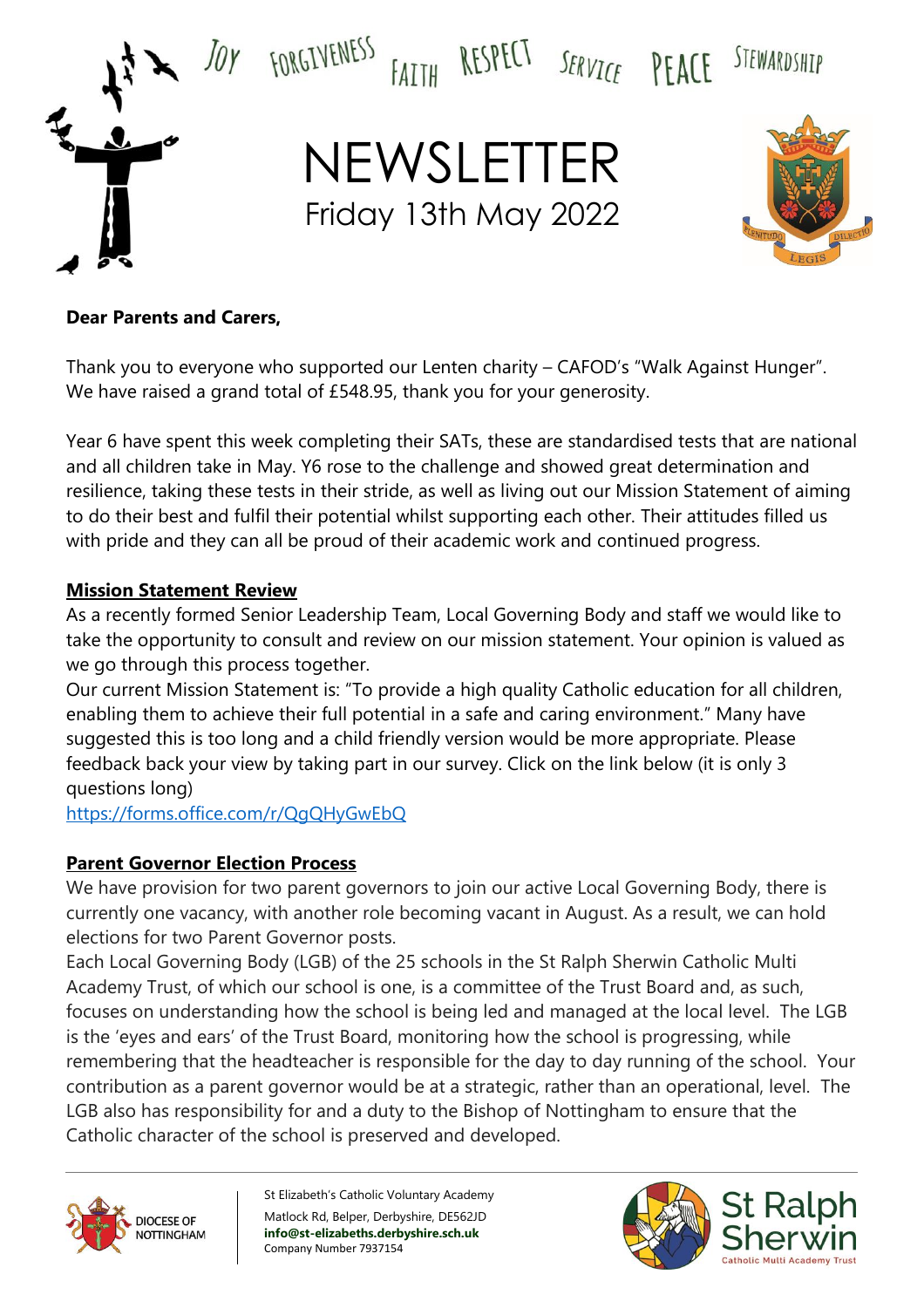No special qualifications are needed; the most important thing is to have a keen interest in the school and to be prepared to play an active part in the LGB's work. Candidates should have the necessary skills and experience to enable them to effectively support the school and the professionalism to maintain confidentiality. Training is available for all governors, and our LGB has an expectation that those new to school governance attend induction training, as well as other available training as applicable.

If this is a position that you feel you could support then please complete the parent governor nomination forms, sent to all family emails which we hold on record, by Monday 6<sup>th</sup> June.

# **School Uniform**

Our Governors have approved our School Uniform policy. This includes details of our winter, summer and active uniform as well as information about jewellery, coats and bags. You can view this on our school website by clicking this link [https://www.stelizabethsbelper.srscmat.co.uk/wp](https://www.stelizabethsbelper.srscmat.co.uk/wp-content/uploads/sites/13/2022/05/Uniform-Policy-2022.docx)[content/uploads/sites/13/2022/05/Uniform-Policy-2022.docx](https://www.stelizabethsbelper.srscmat.co.uk/wp-content/uploads/sites/13/2022/05/Uniform-Policy-2022.docx)

## **Ascension Day Mass and celebrations for Jubilee**

On Thursday 26<sup>th</sup> May (the day we break up for half term) we are going to be celebrating Mass at 9.30am in the school hall and would like to invite you and our parish to be part of the service led by Fr Michael Kirkham, our parish priest. On Ascension Day the children will be learning about the disciples and their feeling of loss for Jesus their leader.

As our Queen celebrates her platinum Jubilee in our half term holiday we will also be celebrating on Thursday 26<sup>th</sup> May. Children will be allowed to come to school wear clothes red, white or blue – or all three colours! At lunch there will be a street party style picnic on the playground (weather permitting) and then activities in class to carry on the celebrations.

By now you will have already received the poster from our SEA encouraging you to support their fundraising and joining in the celebrations by supporting and joining in a cake sale. Cakes can be brought into school by the children, or dropped off by yourself at the school office on the morning of Thursday 26<sup>th</sup> May from 8.45am onwards (please label cake tins so that we can return these to you). The SEA will sell these to the children during the afternoon and then invite you to come along to make purchases from 3pm onwards.

## **Pentecost**

We return to school after half term on Monday  $6<sup>th</sup>$  June and we will be celebrating Pentecost, because it is a celebration of the Church's birthday we want to invite children to wear their favourite party clothes on this day. There are 2 times during the day that we would love to welcome you in to join our celebrations. At 9.30am there will be a whole school Act of Worship with our children's chaplaincy team, the choir and even some dancing, St Benedict's chaplaincy team will also be in school to perform a drama of the story of Pentecost.

At 2.30pm we will be holding another whole school Act of Worship – to celebrate Pentecost, the Church's birthday. Again, there will be dancing, singing and speeches from some children in Years 5 and 6.

During the day the children will be served a party themed lunch and be learning about Pentecost in classes.



St Elizabeth's Catholic Voluntary Academy Matlock Rd, Belper, Derbyshire, DE562JD **info@st-elizabeths.derbyshire.sch.uk** Company Number 7937154

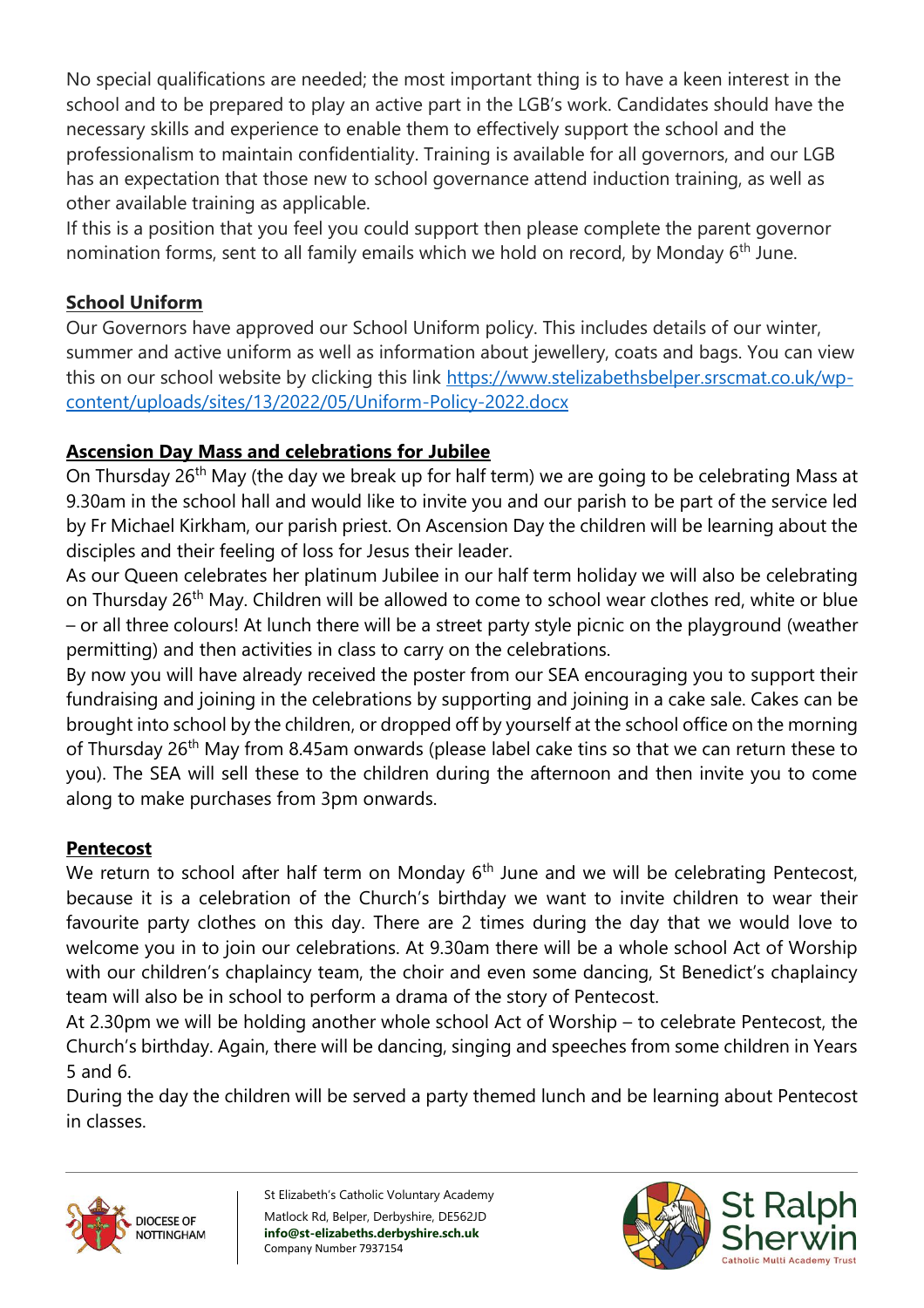## **Franciscan Prayer Card Competition**

On Monday 23<sup>rd</sup> May Sr Dorothy Paul will be leading our whole school Act of Worship which will include the Adoration of the Blessed Sacrament. Sister will also be introducing a competition to design prayer cards for each of our Franciscan values. You child will leave this Act of Worship with an entry form to our competition where they can design a picture for their class value as well as write a prayer. The winning design for each year group will be printed and these will be offered for sale to our whole school, meaning our whole community can come together in prayer.

### **Safeguarding**

Derbyshire Police have highlighted a safeguarding warning regarding characters from horror games (age rating 18+) are being shared on platforms such as YouTube and TikTok. Please be aware of your child talking about "Huggy Wuggy", "Kissy Missy" or "5 Nights at Freddie's". This is all inappropriate material, we would recommend you regularly check your child's browsing history and check that your devices have age appropriate filters.

### **NSPCC resource**

The following link provides parents with material to help their children understand the importance of 'pants rule' and private parts of bodies enabling simple yet important conversations. The resource is very highly recommended.

[https://www.nspcc.org.uk/globalassets/documents/advice-and-info/underwear-rule-guide-for](https://www.nspcc.org.uk/globalassets/documents/advice-and-info/underwear-rule-guide-for-parents.pdf)[parents.pdf](https://www.nspcc.org.uk/globalassets/documents/advice-and-info/underwear-rule-guide-for-parents.pdf)

### **Safety on the school driveway**

Please take extra care driving up or down the school drive the **speed limit is 5mph**. This is politely requested to be adhered to by **all** as the safety of the children is paramount. Please take extra care with the school buses needing to manoeuvre and allow the drivers the space needed to do this safely.

### **Diary Dates**

Don't forget to scroll down to see the most up to date events taking place in our school community, the calendar of events gets edited and up-dated regularly so please refer to our latest edition.

God bless, Mrs Clemens.

#### **Calendar of Events – 2022**

| Calchadh Of Evenis<br>LVLL |                                                                                          |                                   |
|----------------------------|------------------------------------------------------------------------------------------|-----------------------------------|
| Monday 16th May            | Trust swimming gala                                                                      | Y4 and Y5                         |
| Monday 16th May            | Severn Trent Assembly                                                                    | All pupils                        |
| Monday 23rd May            | Y3 class trip to Belper Mill                                                             | Y3                                |
| Monday 23rd May            | Adoration of the Blessed Sacrament and<br>Franciscan Prayer card competition<br>launched | All pupils                        |
| Thursday 26th May          | Break up, Ascension Day Mass at<br>9.30am, Jubilee celebrations                          | All pupils in red, white and blue |



St Elizabeth's Catholic Voluntary Academy Matlock Rd, Belper, Derbyshire, DE562JD **info@st-elizabeths.derbyshire.sch.uk** Company Number 7937154